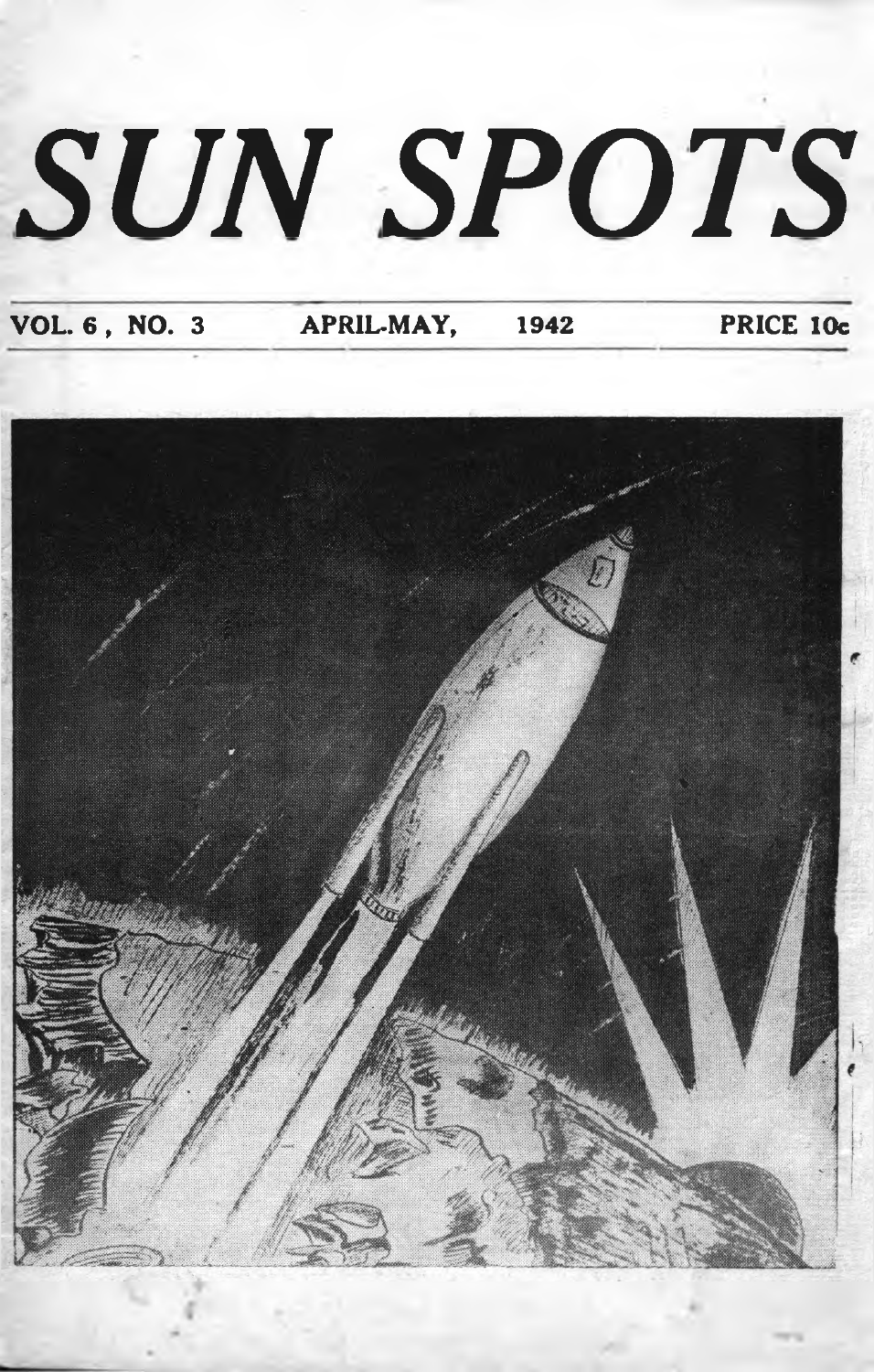### **SUN SPOTS**

Published bi-monthly by the Solar Press, 31 Bogert PL, Westwood, N.J.

GERRY de la REE, JR.

RODERICK GAETZ Editors

Volume 6 Number 3 Whole Number 23

April-May 1942

Official organ of the Solaroid Club

#### Subscription rates:

10c per copy; 3 for 25c; 50c per year All trades, ads, subscriptions, letters, welcome.

Please advise us of any change in address.

> This Month's Cover By TOM WISE Original Design By RODERICK GAETZ

### **EDITORIAL War Affects Fandom**

With the price of paper,  $nks$ , and the other essentials of printing a magazine, going up steadily, many of today's publications have been forced to raise their subscription rates. The editors of SUN SPOTS have talked the situation over and have decided to keep our fanzine at its present size and cost, despite the world conflagration.

This issue is about a month late in its appearance, but as the saying goes, better late than never. We have been noticing the

influx of fanzines has slowed down to a mere crawl since the United States was forced into the war. Naturally many of the fans and authors will be inducted into the armed forces before another year has passed. This will mean thedecreaseof fanzines and of active fans. If the paper shortage becomes too acute several of the pro magazines which aren't doing so good right now will fall by the wayside.

It is doubtful however if the war can entirely kill fandom, at least if we can judge by the standards set in the first three years of the conflict by the fans of the beseiged British Isles. Those fans who are not yet of military age must continue the growing work of fandom so that when the war is over the older fans may return to a thriving fandom in which they may continue where they left off, rather than being forced to rebuild that once great brotherhood of readers and writers of Science Fiction. The older fans leave it to you, the younger ones to keep the banners of science fiction flying. Don't let them down.

### **A Quatrain From Nostradamus**

The year that Saturn and Mars are conjunct and combust

The air will be very dry and there will be a long trajection (comet),

Through incendiarism a great locality will be consumed by fire,

There will be little rain, with wind, heat, wars and incursions.

**This configuration occurs in April, 1998. It is the year that Nostradamus predicts the great invastion of France.**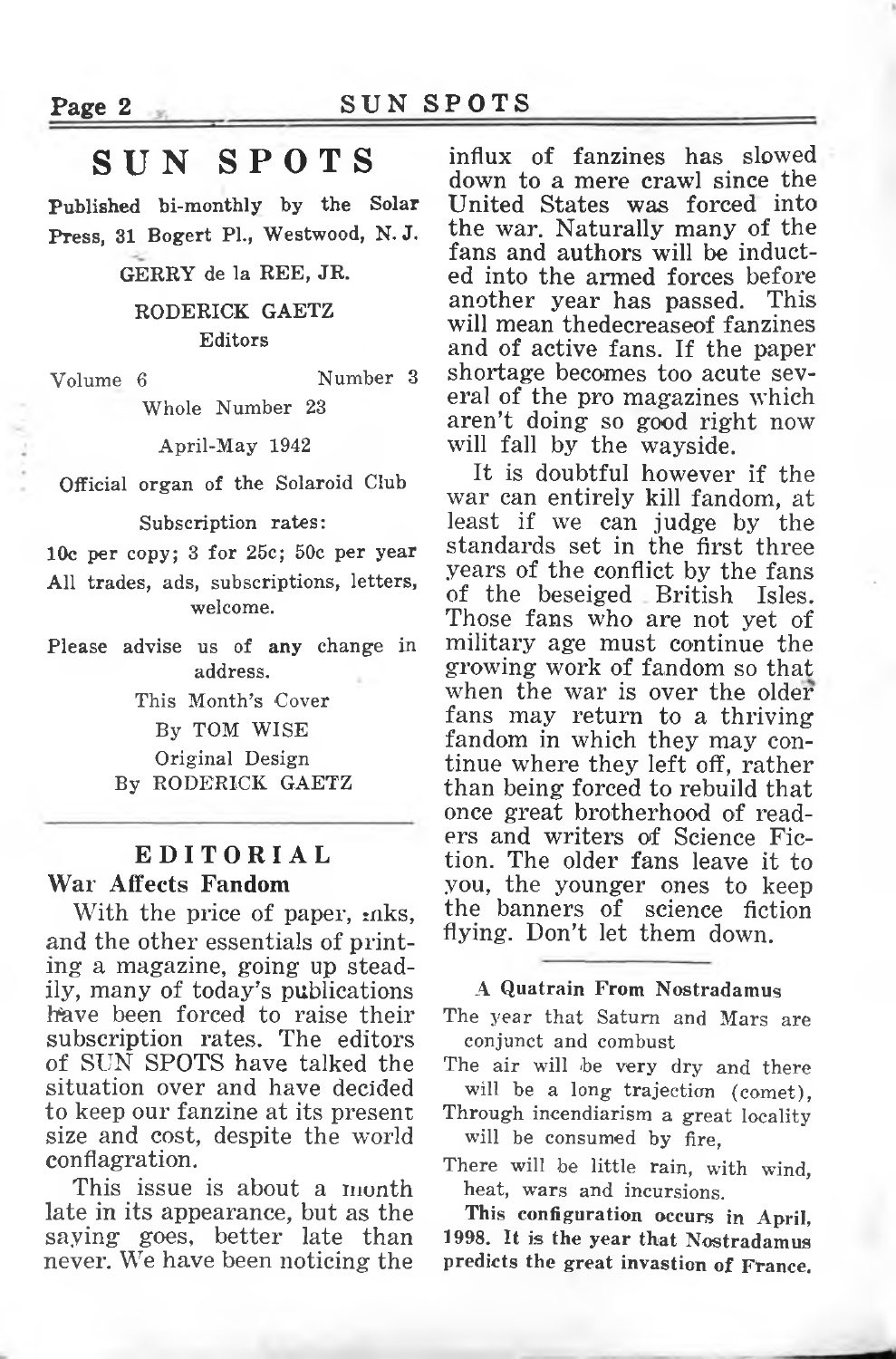$SUN$   $SPORTS$  Page

### **THE .007\_ \_ \_ \_ \_ \_ \_ - REVIEW** By **—- - - - - —**

### **L. R. CHAUVENET**

**EXECUTE:**<br> **EXECUTE:**<br> **EXECUTE:**<br> **EXECUTE:**<br> **EXECUTE:**<br> **EXECUTE:**<br> **EXECUTE:**<br> **EXECUTE:**<br> **EXECUTE:**<br> **EXECUTE:** "A very low form of life, intelligence .007, unworthy of our attention."— from a story by A. E. van Vogt.

Like all columnists allergic to heavy thinking, I shall not hesitate to use the bright thoughts of other people to aid me in my columnar task. If, therefore, from this bright flower, the .007 Review, you pluck the nettle, quotations, say no that no warning was given, or that innocent readers were lured to a doom worse than death. On the other hand, I refuse to promise that I may not indulge in the luxuary of a few original thoughts once in a while, if only for the joke. I will promise, however, to try to get many things in here with only the most tenuous connection to fantasy and science fiction, unless the editors move in force against this hopeful campaign.

For some while I have been wondering about the frequently heard comment "...but it doesn't belong in a fanzine." Is there, in fact, any reason for drawing a line between topics which are suitable and not suitable for discussion in fanzines ? If son, where should the line be drawn? Let us start by taking a look at what is actually being published, in recent issues of VOM, LE ZOM-BIE, SUN SPOTS, FANFARE, NO-VA, SPACEWAYS, SOUTHERN STAR, ECLIPSE, ZENITH, FAN-TAST and a characteristic mailing of the Fantasy Amateur Press Asso-

ciation. The art work in general shows easily recognizable fantastic trends; on the other hand, many nudes appear, often without even a pretense at including fantasy elements. Publication of fan photos is also becoming quite popular. Passing on to the fiction, it is quickly found to consist almost exclusively of imitative attempts obviously inspired by the type of stories printed in the pro sf, magazines. The exceptions are of two kinds—first, such strictly fan serials as SPACEWAYS' "Were-<br>wolf" and FANTAST'S "Road to wolf" and FANTAST'S "Road Fame", depending for their interest on the reader's prevoius knowledge of sf. or sf. fandom or both, and, second, parodies and other efforts at the achievement of humor.

### **Articles Interesting**

The articles offer a wide range of topics. The faithful fanzine reader can learn the technique of sound recording, discover whether or not the sense impressions of different individuals are apt to be similar, read about the adventures of several fans on a trip to a convention, peruse a handwriting analysis by an expert graphologist, be told hew to criticize the pro mags, learn that he is ineffectual and living in a dream world, discover that fans are crazy, or are not crazy, come across attempts at character analysis of prominent fans by their friends, encounter discourses upon devil worship, metophysics, pacifism, the world of the future—and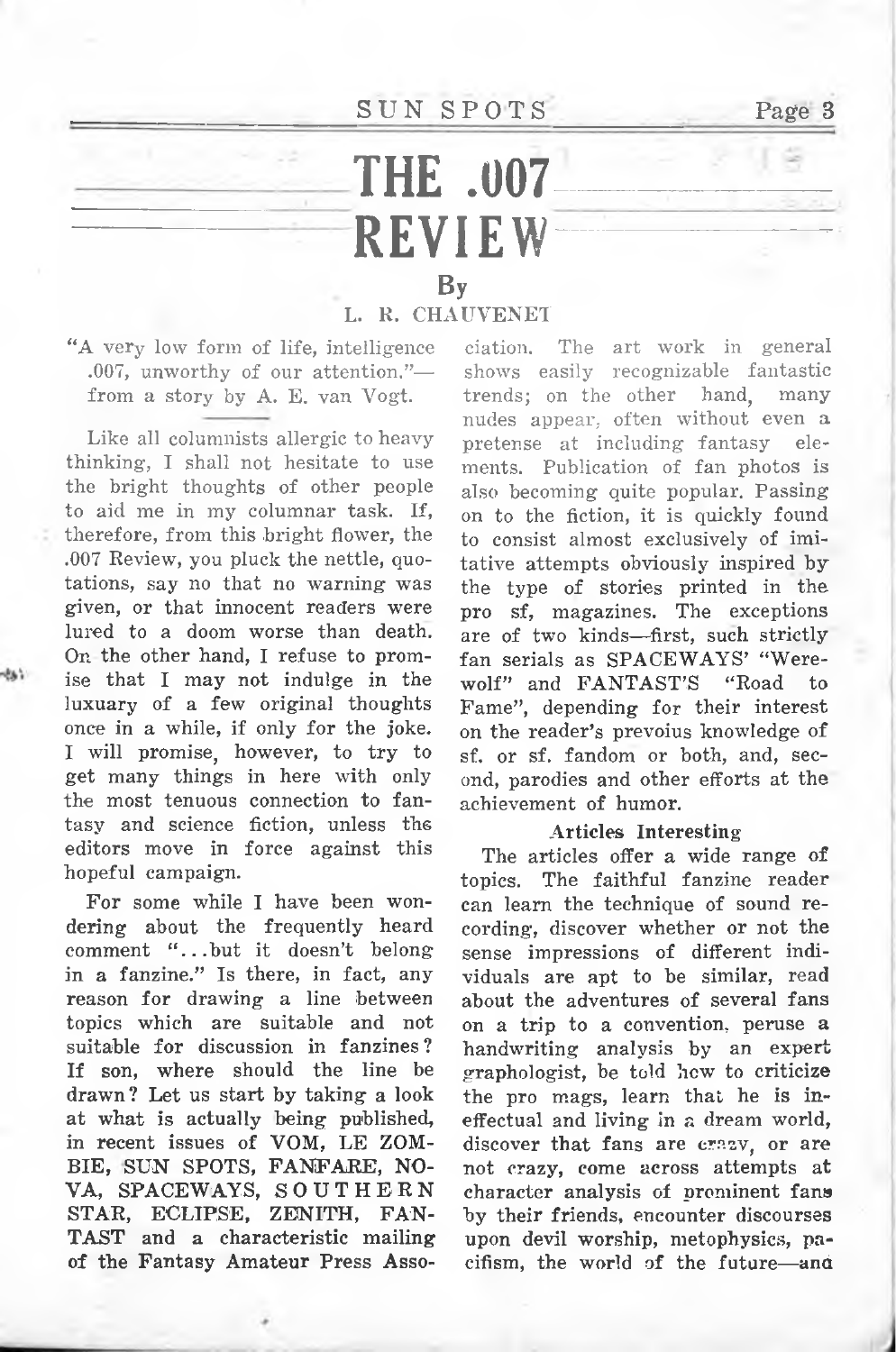so on, indefinitely. In addition, most fanzines are quite willing to publish poetry for its own sake, and much of the poetry in fanzines neither has nor is intended to have a fantasy element.

The conclusion to which study of this broad panorama leads me is that in actual practice there are, and in theory there need be, extremely few taboos. Increasily, the criterion of an article or other feature in a fanzine has come to be, not, "Is it fantasy?" but "Is it interesting?" Though it may be the common interest in sf. and fantasy which holds fandom together, fans are in general interested in many other and different topics; that they should talk about there, as well as about sf. and fantasy, in their fanzines seems to me both natural and proper. As I have remarked elsewhere, the thesis advanced by Palmer and others (notably E. E. Smith in the first issue of NOVA) that because sf. fandom owes its existence to the pro magazines, sf. fandom would become aimless and purposeless without them (i.e., without fantasy), is not a thesis with which I am in more than partial agreement. For, while our interest in fantasy adds enjoyment to our lives, it is understandable that the development of sf. fandom may result in the evolution of ideals not wholly computable with the interests of the professional sf. magazines.

With the trained dexterity of the practiced columnist, I'll now chance the subject. Future shifts may not be prefaced by even this brief notice —fair warning to all. I have just dug up out of my files a newspaper clipping: "Clorado tourist travel in 1941", is says, "was 23 per cent greater than

it was during 1940." Of course! Every true fan can explain that one.

The recent reports (by Ackerman, Yerke, Widner, Rothman and so on) regarding the sideline activities at Denverlast summer, which appear to have consisted largely in attempts to see who could swizzle the most beers, lend point to the following quotation from J. R. Guilford's "General Psychology": "The desire for prestige may express itself in the struggle to amass wealth, gain political power, excel in athletic prowess, in dramatics, the arts, science or learning. It may show itself in less worthy ways, such as in trying to "keep up with the Joneses,", in social climbing, or in beer drinking contests and the like." So now you know why...

Perhaps one of the most delightfully candid admissions I've noticed in sofhe time was the remark of the "Fact Finder" in the last SUN SPOTS that "many S-F writers and authors .. .are in who's who." That accounts quite neatly for all the stories I don't like—they must be the ones by the writers. Similarly, if I like a tale, then the man who wrote it is an author. I am thrilled by this discovery, since I had never been able to tell a writer from an author before. And now we have an infallible system.

Milty Rothman's discussion of "The Hampdenshire Wonder" in a recent MILTY'S MAG was good and stimulating. To me, however, the most significant remark in the book was the observation, "Subtract the endeavor to demonstrate a preconceived hypothesis from any known philosophy, and the remainder, the only valuable material, is found to be distorted." When I read that, I felt compelled to stop reading and try to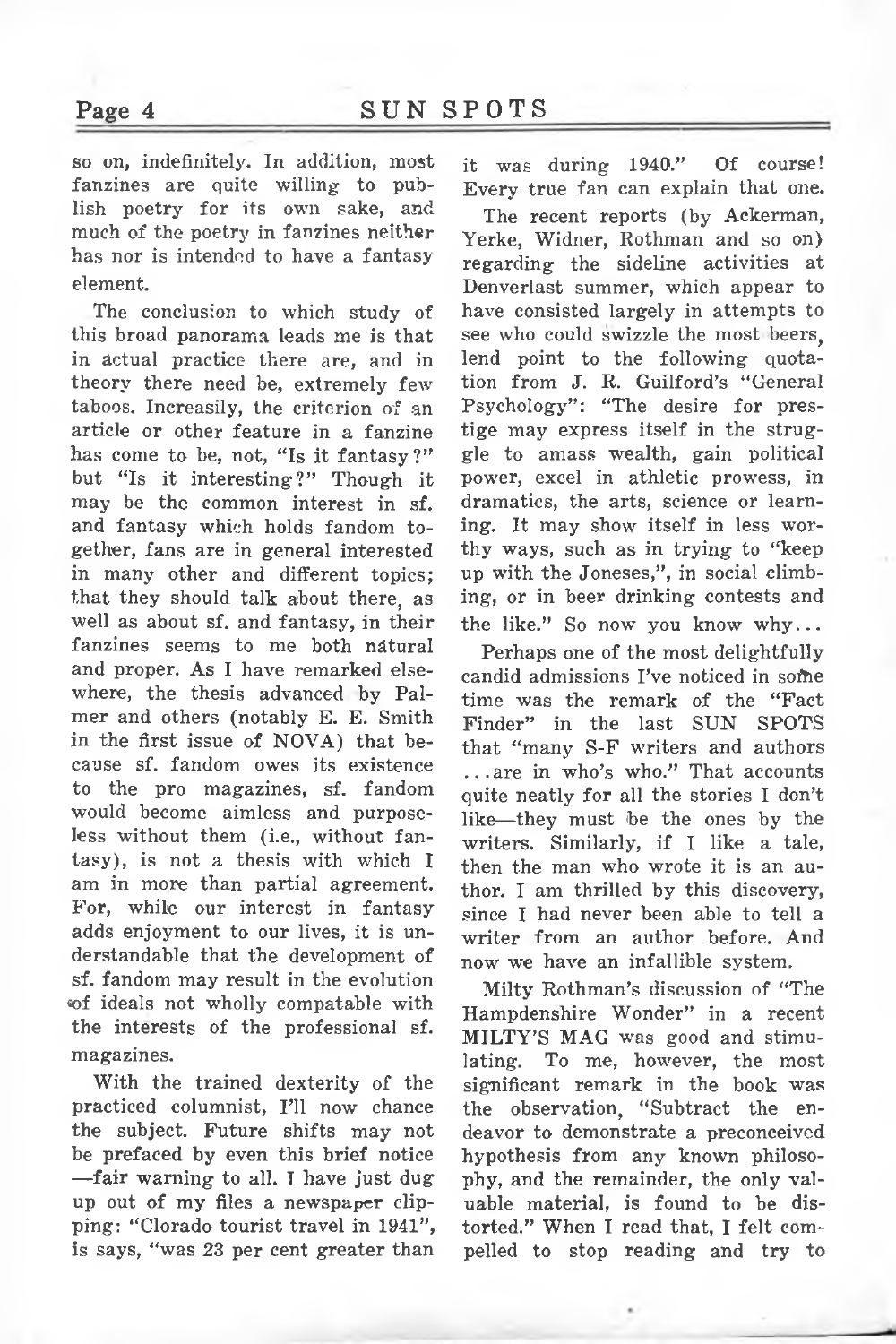apply it to my own philosophy, such as it was. The results were most humbling and enlightening to me. How much there is which I believe only because I want to—and how little which has been thought out rationally and dispassionately! Ah, yes, I suppose I will go on clinging to my cherished little beliefs—but it is to be hoped I will do so less dogmatically, and with less arrogant self-assurance. Else my case will indeed be pitiful, for he who can no longer learn has died the final death.

### **Discourse On Death**

And speaking of death, Ackerman's article in the last SUN SPOTS seemed to me not merely entertaining, but also encouraging. J. B. S. Haldane, the great British biologist, writing on the same subject, remarked upon the curious inconsistency of orthodox Christians in placing such a high value on the body in what is supposedly a spiritual religion. If there is truth in spiritual dogma, why place emphasis on reverent treatment of the discarded and useless shell? Haldane goes on to observe that it is the living human for whom we feel affection —or other emotions. Once dead, there is only the corpse. He believes that in the future people should be as willing to turn their bodies over to Mospitals for medical research as they are now to turn their money over to their heirs. In fact, he says that both he and his wife have made such a provision in their wills. The suggested custom seems reasonable and right to me. Maybe as a biological student I am prejudiced, but during my life I intend to try to accomplish something useful, and I would be glad to be able to feel my usefulness would not entirely come to an end with my

death.

In a more philosophic vein, but on a similar subject, I might mention here that I believe awareness of his own mortality is one of the greatest tests an individual is asked to meet. While the leaping sense of youth and power still remains with me, it is quite impossible to feel, emotionally, that I, too, am mortal; I cannot even form a clear conception of myself, of ME, the Louis Russell Chauvenet I have always known, as an old man of <sup>60</sup> in 1980. It is impossible. It simply can't be done; the mind won't work that way. You see, experience has always told me that I am young, and all that I know has been learned by experience, and I have come to rely heavily on experience. Thus it is that my knowledge of my mortality is still an intellectual, not an emotional conviction.

Indeed, I found it difficult, some years ago when I was about 13 or 14, to reach that mental conviction; I was helped immeasurably, I remember, by Mary Twain's greatest book, "The Mysterious Stranger," which has influenced me more than any other book, if only because I read it at a time when I was prepared to be influenced. Some people, of course, are never able to reach even this mental conviction of their mortality, and advance serious claims that they will survive death, that their bodies will be resurrected, etc. If such feel happier while thinking in that way, I should feel reluctant to blame them, though I might criticize their logic.

This discussion has served to remind me of an argument I once had with a friend about W. B. Yeats'

(Continued on page 11)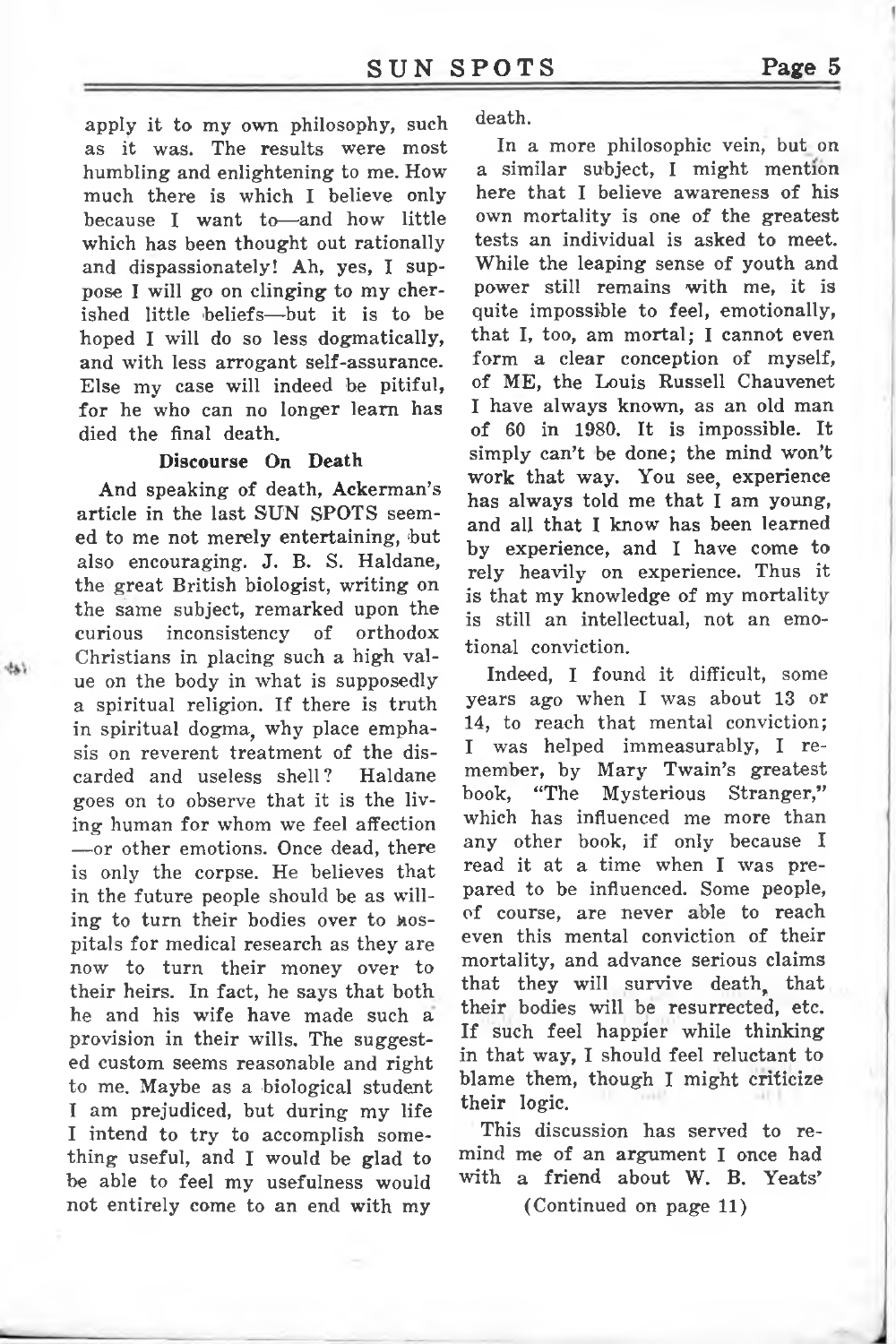### **THE TRASH BASKET**

### **By N. E. BODY**

### **FLASHES:**

L. Ron Hubbard, famous science fiction writer is reported to be back in the United States recovering from **a** wound received in action. Hubbard it a Lt. Commander in the United States Navy.. .Otto Binder is the man who we said was rumored for that job with Fawcett Publications after Eddy Herron was inducted into the army. Otto is now editor of several Fawcett Comic magazines.. .Manly Wade Wellman has just sold an 18,- 000 word short novel to PLANET STORIES, entitled, "Venus Enslaved." Wellman, incidently is still awaiting action on his commission in the army ...Author J. J. Millard and Co-Editor of SUN SPOTS, Roddy Gaetz are both air raid wardens here in Westwood. . .FAMOUS FANTASTIC MYS-TERIES has joined the other stf mags in raising their prices to 25c a copy, with an increase in the number of pages...Do you know who author N. J. Westwood is ? He has a series of stories appearing in THRILLING WONDER. We know who it is...

Harry Schmarje and Morten S. Handler are printing a new fanzine <sub>a</sub>to be called STARLIT FANTASY... Correction: The Windy City Wampires and the Frontier Society are two different organizations but they are planning to jointly use the fanzine FRONTIER for their club organ. In view of the present National Emergency, however, it is not definite what steps are to be taken.. .Well, till next issue, Keep 'Em Flying, and remember those letters of comment on this issue.

### --------------SP--------------

### *Last Minute Man*

### **Roundup of late items...**

Second issue of **Scientifun** received. A great improvement over the first numbtr. Mimebing and material is better. Good luck Raym...Reason for no "Sun Squawks" this issue is (1) Not enough room, (2) Not enough letters. Thanks to those faithfuls who wrote in on the last issue. Come on, all of you drop us <sup>a</sup> line...An article by Raymond Washington, Jr., has been crowded out of this ish, but will be with us on the next trip... The super-duper anniversary issue of FANTASITE arrived too late for review. It is best fanzine to appear in 1942 so far according to the opinion of ye eds. It is 70 pages, all neatly mimeoed in black ink with red ink used on the titles of articles and departments. Their is a complete page of pictures of the Minnesota fans. There is also a swell cover by Morris S. Dollens. Ye Eds give it a 5- **Star Rating!**

## **Take The Train Save Your Tires**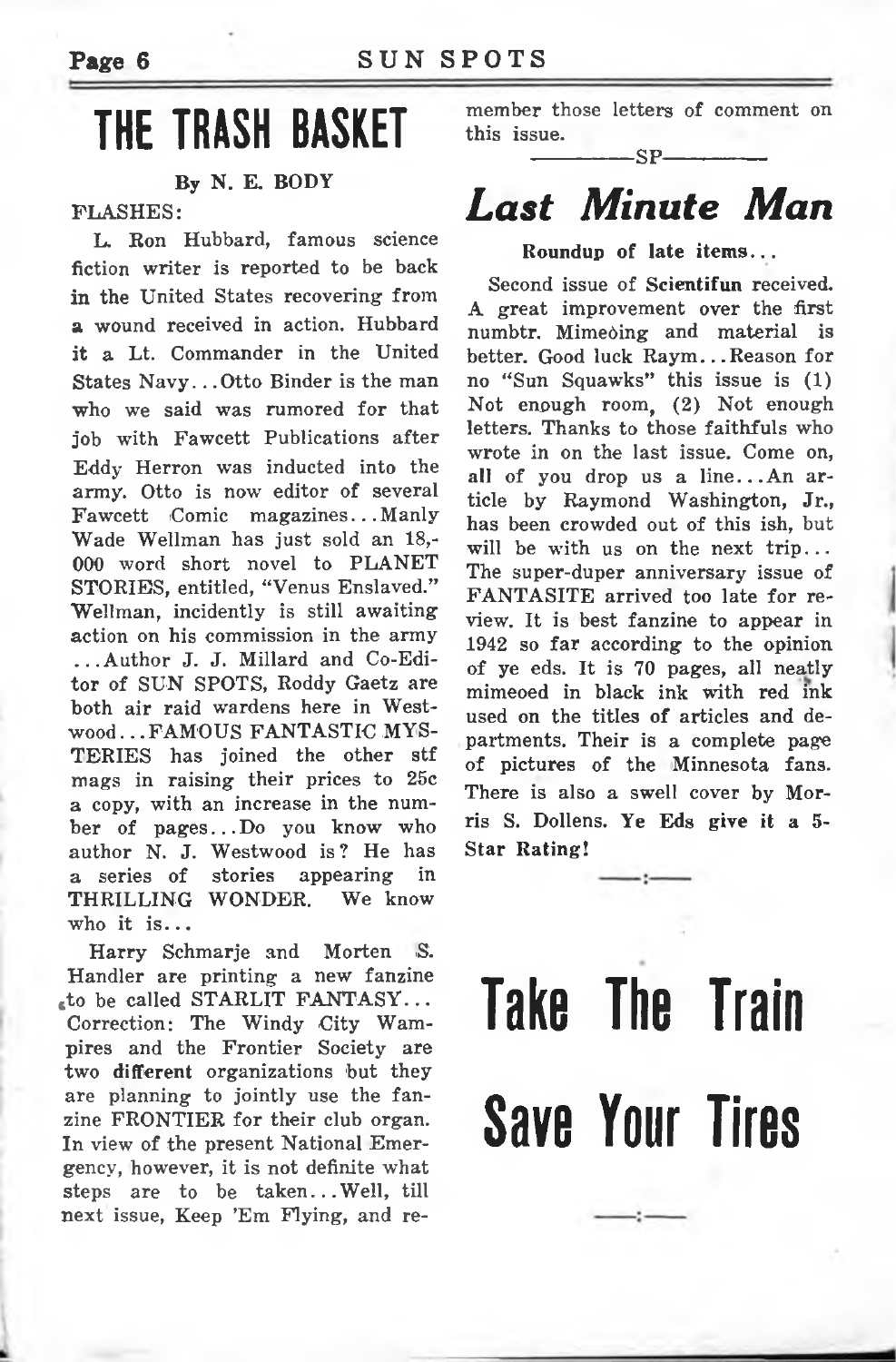### **SUN SPOTS Page <sup>7</sup>**

### **Memoirs Of An Stf Fan**

#### **or**

### **How To Convince Your Old Man By DAVE MILLER**

The summer I was eight years old, I met a man; a very fascinating character to me because he had a large collection of Detective mags. It was the largest one I had ever seen and I have yet to see one that is larger. I used to hang around his house and look at them wistfully until one day he said I could borrow some of them.

Well, I started home dragging a whole mess of those magazines. My parents cast dubious eyes in my direction when they saw me reading them, but other than, said nothing. One night they went away and left me in the house alone, I immediately procured one of the most horrible mags I could find and settled down to read. Before the night was over I succeeded in throwing myself into such a fright that.. .well, I never expect to be that frightened again.

I lay there with the light burning, afraid to move for fear of what might happen or what I might see. When the folks came home they found me still there ,in the same position I had been two hours before. My father said then that I couldn't read another pulp magazine until I had the brains not to take them so seriously. I sorrowfully took the mags back to the man, and read nothing but the best of literature until I was twelve. That summer a friend gave me the first stf mag that I had ever seen. I was completel yovercome by it and so inducted under the banners

of science fiction.

### **Were Burned Up**

From then on I began bringing the magazines that I read out into the open. At first when I was caught with reading them the mags were burned up, to my great distress. But after the folks saw that I couldn't be "cured" they left me alone to read what I liked, except for a caustic comment or so. Sometimes when I was slow to obey orders or rake the yard they would say, "It's that darned old trash that he reads that's clogging his mind." Well, I guess that was at least partly true because for almost a year all I had seen, said, dreamed, or thought had been rocket ships flying around or time machines or some such thing.

Then, joy of all joys, a "corry" in North Carolina sent me a shipment of that master of all stf mags, that maestro among mags, ASTOUNDING. They had Cosmic Engineers in them, and from then on I spent all my money on stf mags. I took to showing my father the best science ar-Iticles I could find and all the logical editorials in favor of and expounding the merits of science fiction. I remember an editorial by a famous author, I forget who it was by or in what magazine it was, but I showed it to Dad. He said that was all very well that stf was escape literature, but I was just a kid and needed no ecape literature.

We argued back and forth for a couple of hours and finally he made me a proposition. He said to me, "All right, granting that stf is different than any other pulp literature, I have been a newspaper man for 10 years and I ought to be able to tell whether it is good literature. You pick out a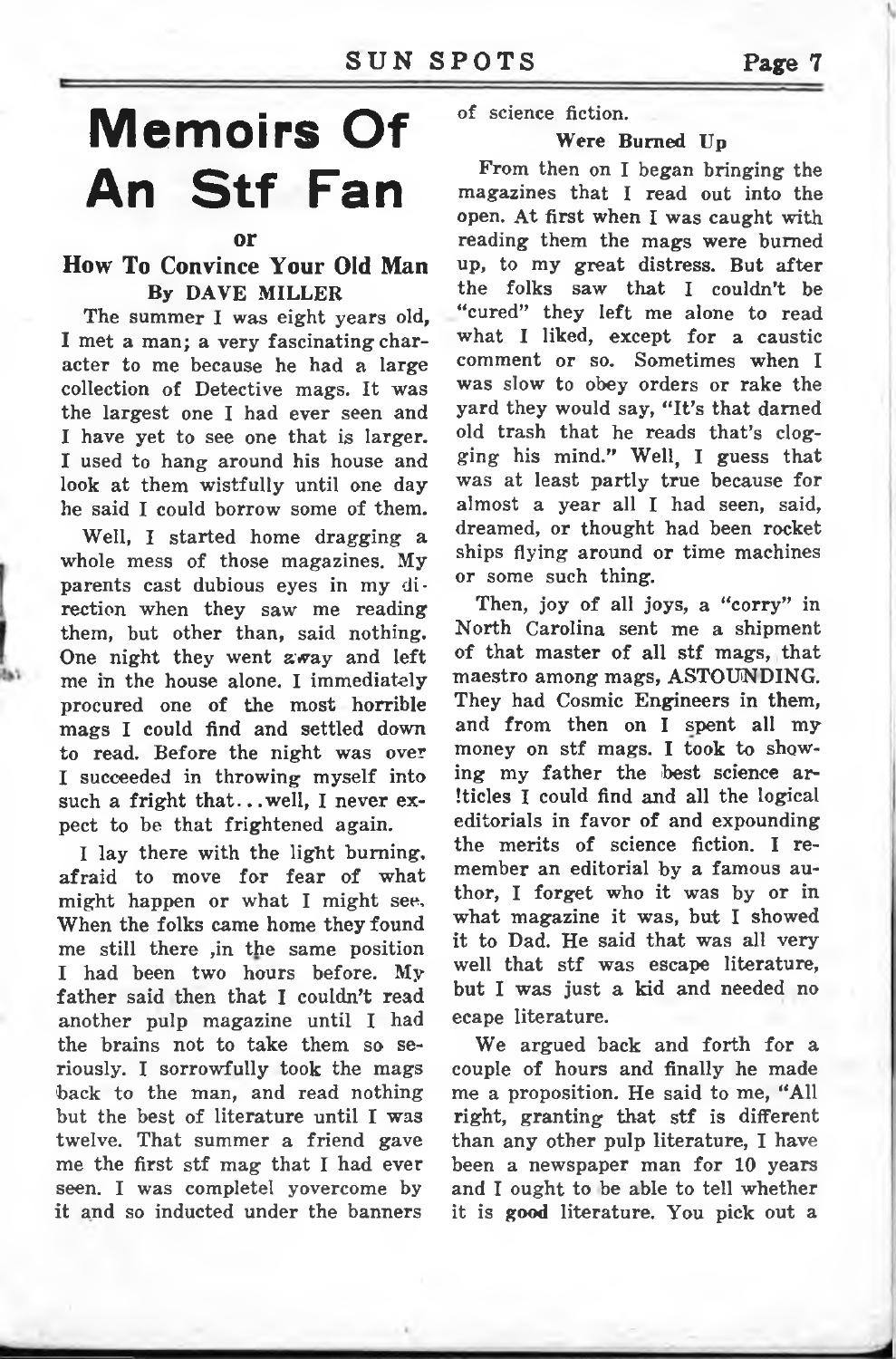story that you consider good and I will read it and give you my honest opinion." I did. The story that I chose was "The Blind Spot," because I thought that anyone reading that would have to admit that it was not so bad after all. He read it, or at any rate a large part of it, and when he had finished he said, "It's as good as any fiction in a big magazine, but so utterly fantastic!"

### **Einstein Said.. .**

Well, then I gave him the old boloney about how the human race was so stubborn that it would not accept anything that wasn't a proven fact. I told him what Einstein said: "One of the most beautiful things that man can experience is the mysterious. It is the source of all true science and art. He who can no longer pause to wonder is as good as dead." He didn't say much more and I counted it a victory for stf, thought if he sees this he'll probably have much more to say.

That's about all I have to say, except that I should tell you this little incident that happened at a small summer camp that I went to. I had taken a good supply of mags along for company, and one day while I was laying on my bunk persuing one of these, another boy came up and asked if he could look at one. I assented rapidly, thinking to win another convert for the legions of scientifiction. His name happened to be Campbell and the mag he picked up was ASTOUNDING. He read it for a while and he didn't seem to approve of it much. When he happened to come across his name (he thought) in Brass Tacks, he loosed a stream of, invective and taking a pencil marked it out. He said that he wouldn't have his name in such a trashy mag. Naturally he had gotten his name mixed up with that of John Campbell, editor of the mag.

This began a discussion that made me a marked man in that camp for a long time. It was fun while it lasted though. I was astounded to find out how many people didn't believe in evolution of the species. It finally got all over the camp that I didn't believe in the Bible, that I had a religion of my own. I noticed everyone staring at me queerly but I couldn't figure out why until someone finally told me that someone had told that<br>someone that I was a heretic. I someone that I was a heretic. hastily reassured them and launched into a tirade about evolution.

### **Evolution-Ala-Miller**

I didn't notice how many people gathered and I guess I pretty well made a fool of myself, but fools are born and not made. I was a^ked whether I believed in life on other planets and I said emphatically, yes. I said why shouldn't there be? Out of all the millions of planets in tne thousands of island universes there are, do you think that our small bit of earth should be the only one to have life on it? If we were meant to be the only people in the universes

(Continued on next page)

### **A Quatrain From. Nostradamus**

Saturn in Taurus sporting with revie lution, Mars in Sagittarius,

- The sixth of February will be a day of mortality,
- Those of the north of Italy will make a great breach in the walls of Brussels
- While at Pontoroso the Barbarian leader dies.

**February 6, 1971.**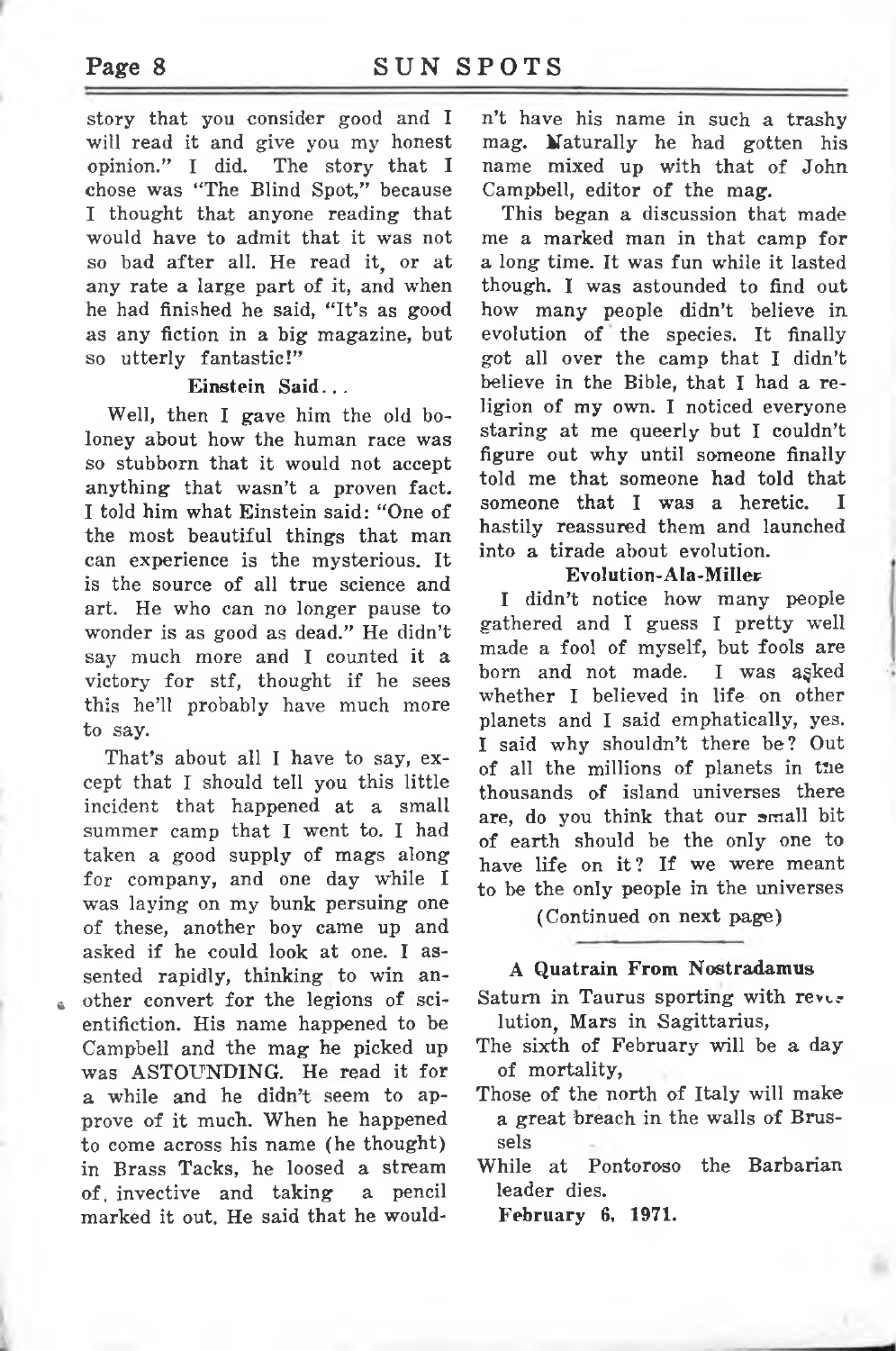### **DID YOU KNOW**

### **By "Fact Finder"**

Did you know that the October, 1938 issue of AMAZING STORIES, which as was stated last month is in the Time Capsule, contains two stories by Ralph Milne Farley, neither of which bears his name?

\* \* \*

Did you know that the last 24 consecutive front covers of ASTOUND-ING, dating from April 1940 to the present have been drawn by artist Hubert Rogers ?

\* \* \*

Did you know that Frank R. Paul holds the following record: Starting with the first issue of FANTASTIC ADVENTURES he continued his string of back cover paintings unbroken on that magazine and AMAZ-ING STORIES for 32 consecutive months up till the current number of AMAZING which was done by another artist!

\* \* \*

Did you know that Editor Ray Palmer of AMAZING printed a full page autobiography of A. R. Steber, his own pen name in the July, 1940 issue of his magazine—and it wasn't his biography ?

\* \* \*

Did you know that all front covers on the magazine SCIENCE FICTION, eleven in all were done by Frank Paul?

### MEMOIRS OF AN STF FAN, (Continued from- Page 8)

why don't we have a physical covering better than the one we have now ? Why are we subject to those fears and mortal weaknesses that the hu-

man race is subject to ? I went on like this for quite a spell and finally they murmured among themselves and dispersed. I left victorious.

Well, they called Copernicus and Darwin crazy, too, but they kept their theories. I hope I can keep tiradin' and cussin' until the other people of the Earth aren't so skeptical. Some day they will call today's fans prophets, like they are now calling Leo daVinci. And I hope I shall live to see that day.

### **A Quatrain From Nostradamus**

When Saturn and Mars are (conjoined) in Leo, Spain will be captured,

The African Leader will be trapped in the conflict.

Near Malta there will be an engagement. Herod will be taken alive,

The scepter of Rome will be struck down by the Cock.

**This conjunction will take place on November 12, 1947,**



### **A Quatrain From Nostradamus**

Everyone will desire to head the great empire,

- One shall obtain the power over the others.
- But there is little time for his power or life,

Two years his navy will sustain him.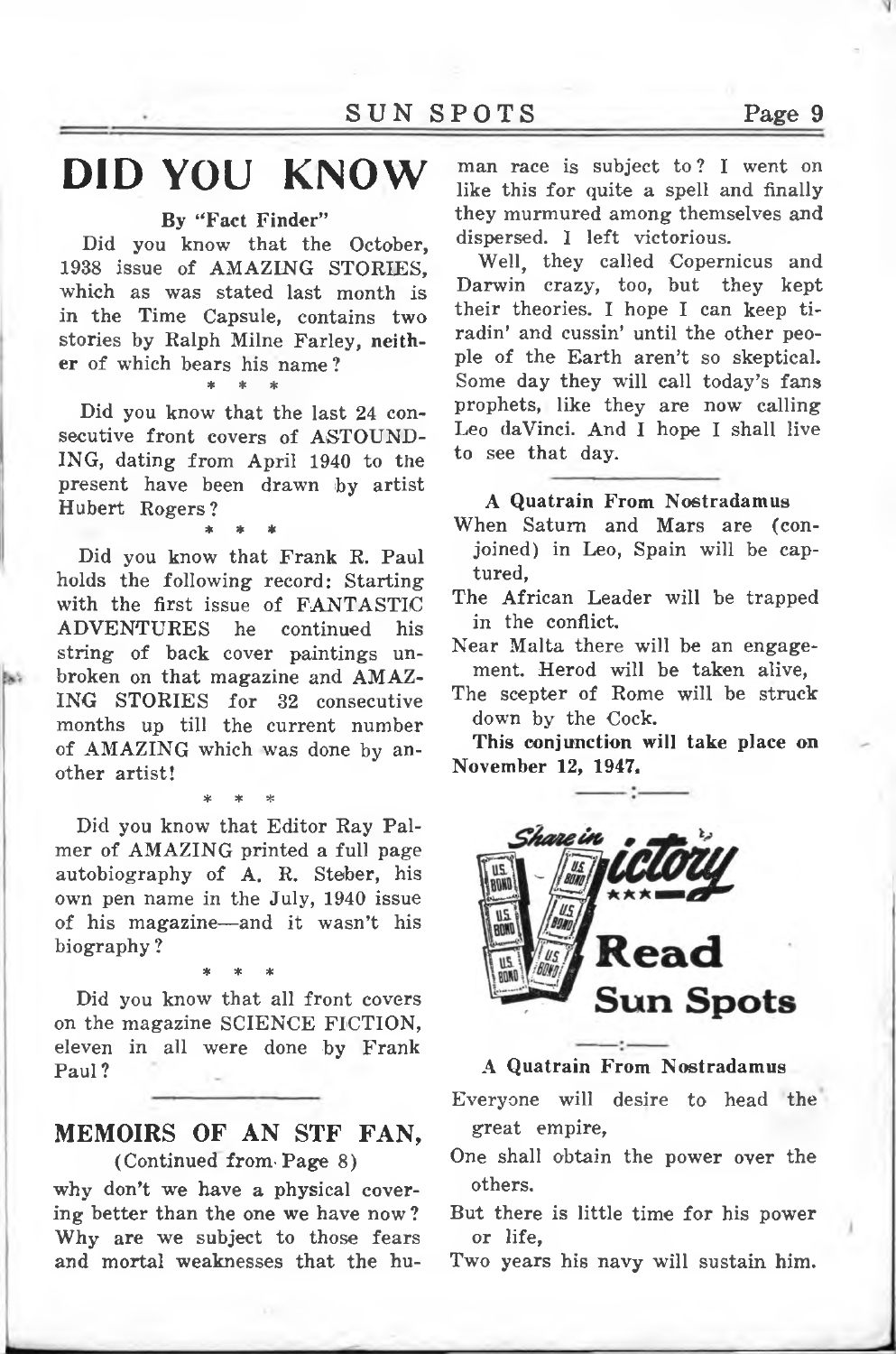### Page 10 SUNSPOTS

### Eanzine Ketriews

### By The Editors

5 Stars—Tops; 4 Stars—Excellent; 3 Stars—Good; 2 Stars—-Fair; <sup>1</sup> Star

—Poor; 0 Stars—Very Poor

FANFARE — Published bi-monthly (when possible) by Art Widner, Jr. Box 122, Bryantville, Mass. 10c a copy, three for 25c. February issue mimeographed neatly in several colors. The cover is a swell one by Roy Hunt, and is lithographed in green. The material is headed by a flock of good columns, namely "SianIder", "Detours," and "Their Own Petard." One piece of humor and several poems one by Damon the demon Knight. Rates 4 Stars.

FANTASCIENCE DIGEST — Published annually by Madle, Agnew, and Barron, at 333 E. Belgrade street, Philly, Pa. Latest issue, dated Nov.- Dec. '41, is some 30 mimeoed pages featuring four articles and several good departments. "The Frolic Apace" which started two years ago, again heads the issue. Rates 3 Stars.

THE FANTASITE—Published bimonthly by Phil Bronson and Company, 224 West 6th street, Hastings, Minn. Price 10c a copy, three for 25c. Nov.-Dec. issue is 25 mimeoed pages, with covers done in red. The back cover is another ace attraction by Roy Hunt, The material could be better, but you still get your money's worth. The lack of articles and fiction are overcome by an abundance of departments and columns. Rates 3 Stars.

FUTURIAN WAR DIGEST—Published monthly by J. Michael Rosenblum and other English fans at 4 Grange Terrace, Leeds 7. Chapletown, England. Of all the fanzines that are published, it goes without saying that this one is the most regular in appearance, despite its long journey across the seas. The material isn't of too much interest to the American reader, but occasional articles of importance are found. Rates 3 Stars.

LEPRECHAUN — Published bimonthly by Larry Shaw, 1301 State street, Schenectady, N. Y. Price 5c a copy, six for 25c. The first issue of this magazine finds 14 pages, mimeographed. The front cover, while not scientifictional is good, but the rest of the art work is very poor. "The Unusual Fan", by Steven Randall, supposedly a space filler is one of the best pieces in the issue as far as material goes. Articles by Schmarje and de la Ree, and fiction by Phil Schumann. Rates 2 Stars.

NEBULA — Published weekly by Rusty Barron and Bob Madle at 333 E. Belgrade street, Philly, Pa. 5c a copy, 6 for 25c. This four to'six page news sheet is pretty -good and at least has appeared regularly so far. Mostly Philly and LASFL news. Rates 2 Stars.

SCIENTIFUN—Published once so far by Raymond Washington, Jr., of Live Oak, Fla. The December first issue of this magazine is very sloppily mimeographed on what must be 16 lb. paper. Cover is very poor, but the rest is fairly readable. Material tries hard to be humorous, but fails most of the time. Rates 1 Star.

SOUTHERN STAR—Published occasionally by Gilbert and Jenkins at 908 Lloyd Court, Columbia, S. C.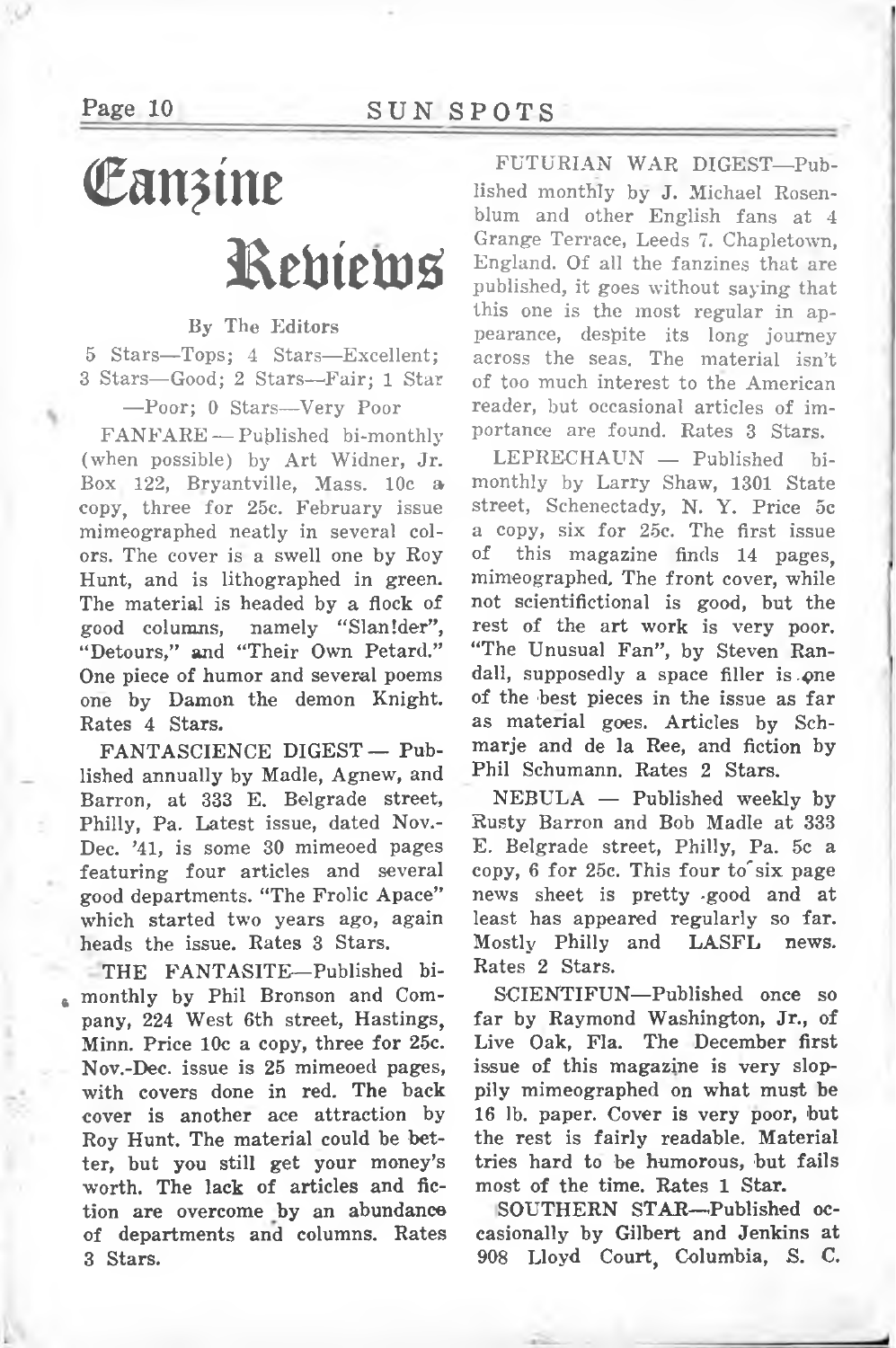Price 10c a copy, 3 for 25c. The Dec. issue is a 44-page giant well mimoed and featuring a page of Denvention photos lithographed by Forry Ackerman. The material is monopolized by Southerners, most of which are departments. Issue is very good despite this fact. Rates 3 Stars.

SPACEWAYS—Published every six weeks by Harry Warner, Jr., at 303 Bryan place, Hagerstown, Md. Price 10c a copy, 3 for 25c. March issue is the neatly turned out 25 pages with two fairly good covers for a change. Material is good, and improved by illustrations on every other page. Råtes 4 Stars.

UNIVERSE STORIES—Published by Tom Ludowitz at 2310 Virginia, Everett, Wash. 10c an issue, 40c a half year. The first number of this magazine is 12 hecktographed pages which contain all fiction, mostly reprints from other fanzines. "Heathen" by J. Edward Davis and "Tworps Super X-Ray Gas" by James Thomas are the best of the worst. The idea of the mag is good, but issue itself is poor. Rates 2 Stars.

FUTURIAN OBSERVER—Published 10a Sully street, Randwick, Sydney, NSW, Australia. This club organ is usually two pages mimeographed telling all about Aussie affairs. Of little interest to American fandom. Rates 2 Stars.

THE .007 REVIEW

(Continued from page 5) poem "Death," beginning

"Nor dread nor hope attend A dying animal;

A man awaits his end

Dreading and hoping all..."

I ventured to remark that the case was precisely the opposite since a sensible man resigns himself to his

fate, which he has anticipated, while an animal is terrified, plainly, though whether it has any hope we cannot of course know. As my friend was not convinced, I gave him an example which I still think holds good. I asked him how to account for the behavior of a crow when hunted with a shotgun. It is well known that crows will ignore an unarmed man, but take flight at the sight of a man with a gun. Men have hunted crows with guns for a few hundred years; it is impossible to say that crows are equipped with instincts for avoiding men carrying guns. The crow has learned from experience. He has perhaps been wounded by a gun and »o learned caution, but it is silly to claim that all crows which are wary of a gun have been wounded by one. There must be many which have learned their caution from seeing other crows killed or wounded by guns. In avoiding the man with the gun, therefore, the crow shows behavior which can only be described as an intelligent dread of death. (If it can be described differently, I'd like to see it done!)

Well, gentlemen, the time has come for us to part (for how long, your reception of the .007 will determine!). To conclude the column on a proper note, I'll quote a poem of Lindley Hubbard's, describing bats in a belfry (I trust the application will be clear):

"These moles of upper air, the ghosted tenants

Of this thin place

Hear nothing of the silver scattered On Rat's warren, spider's lace.

Theair shakes, uninvaded.

They curl their paws

Closer for warmth; the wave ebbs, Withdraws . . .